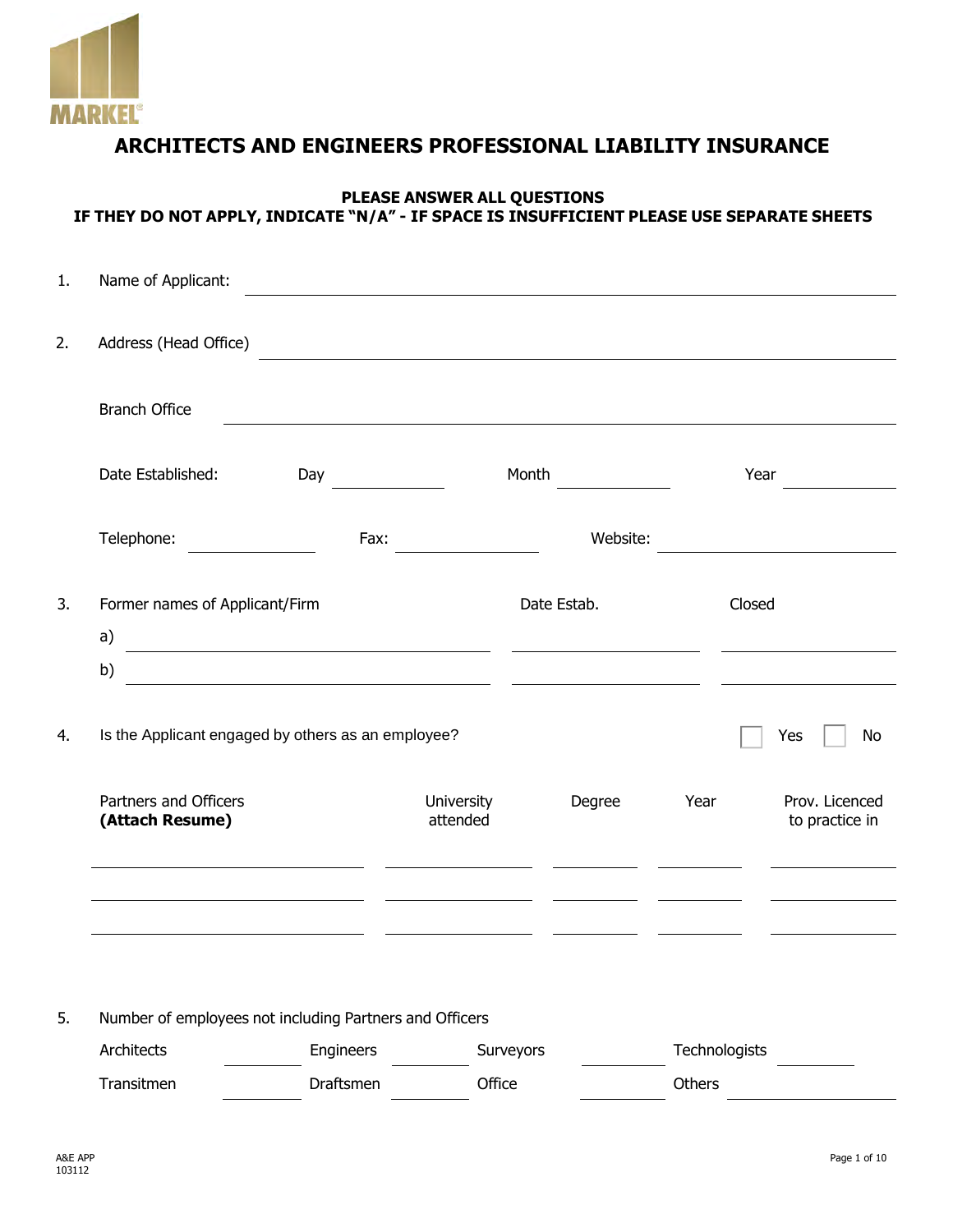|       | Please list your five largest projects done during the past five years.                          |                               |       |                                     |       |                                |       |
|-------|--------------------------------------------------------------------------------------------------|-------------------------------|-------|-------------------------------------|-------|--------------------------------|-------|
|       | Name of Project                                                                                  | Fee                           |       | <b>Total Construction Value</b>     |       | Value of Your Portion          |       |
|       |                                                                                                  |                               |       |                                     |       |                                |       |
|       | What percentage of projects are undertaken using a standard contract developed by the Applicant? |                               |       |                                     |       |                                |       |
|       | $0\% - 25\%$<br>26% - 50%                                                                        |                               |       | 51% - 75%                           |       | 76% - 100%                     |       |
|       | If standard contract is used, please attach a copy of a representative contract.                 |                               |       |                                     |       |                                |       |
| Fees: |                                                                                                  |                               |       |                                     |       |                                |       |
|       |                                                                                                  | Previous Fiscal Year<br>Mo/Yr | Mo/Yr | <b>Current Fiscal Year</b><br>Mo/Yr | Mo/Yr | Projected Fiscal Year<br>Mo/Yr |       |
| a)    | GROSS FEES (Include b, c, d &<br>e)                                                              |                               |       |                                     |       |                                |       |
|       | b) Fees paid to subconsultants*                                                                  |                               |       |                                     |       |                                |       |
| c)    | Fees derived from projects which<br>have been separately insured                                 |                               |       |                                     |       |                                | Mo/Yr |
| d)    | Fees for projects in USA                                                                         |                               |       |                                     |       |                                |       |
| e)    | Fees for projects outside of<br>North America                                                    |                               |       |                                     |       |                                |       |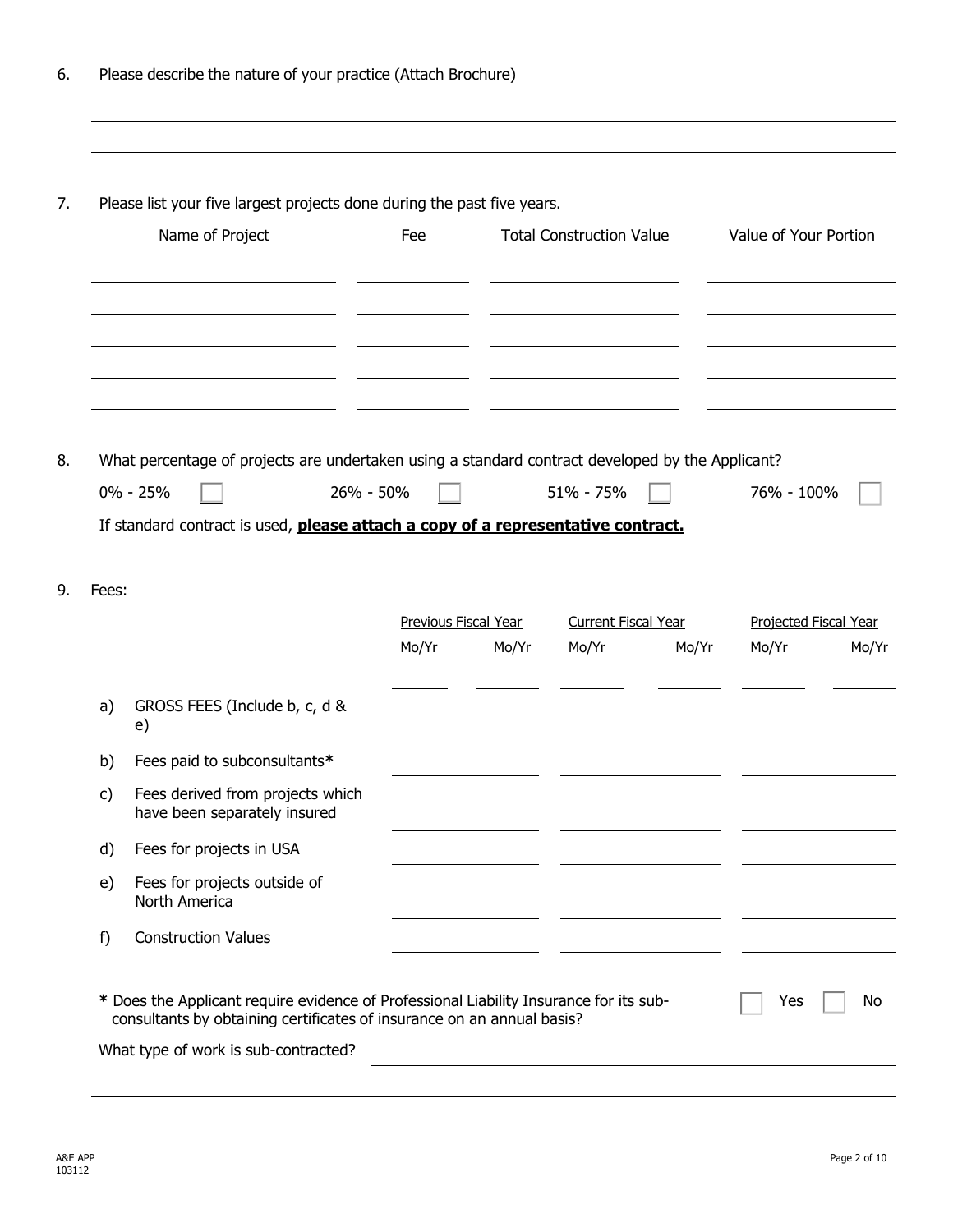10. Please indicate percentage of fees derived from the following **ENGINEERING** activities. (To be completed by Engineering applicants).

#### ENGINEERING SERVICES

|         |                                                      | % Last<br>12 Months | % Anticipated<br>next 12 Months |
|---------|------------------------------------------------------|---------------------|---------------------------------|
| a)      | Work not resulting in construction                   |                     |                                 |
| b)      | <b>Structural Engineering</b>                        |                     |                                 |
| c)      | Civil Engineering                                    |                     |                                 |
| d)      | Geotechnical Engineering / Geology                   |                     |                                 |
| e)      | Software Design                                      |                     |                                 |
| f)      | <b>Materials Testing</b>                             |                     |                                 |
| g)      | <b>Mechanical Engineering</b>                        |                     |                                 |
| h)      | <b>Electrical Engineering</b>                        |                     |                                 |
| i)      | Environmental<br>(please complete attached Addendum) |                     |                                 |
| j)      | Hydrology                                            |                     |                                 |
| k)      | Project / Construction Management                    |                     |                                 |
| $\vert$ | Surveying                                            |                     |                                 |
| m)      | Land Use Planning                                    |                     |                                 |
| n)      | Process Engineering                                  |                     |                                 |
| $\circ$ | <b>Quantity Surveying</b>                            |                     |                                 |
| p)      | Drafting                                             |                     |                                 |
| q)      | Vibration / Acoustics                                |                     |                                 |
| r)      | Other (describe)                                     |                     |                                 |
|         |                                                      |                     |                                 |
|         | Totals 100%                                          |                     |                                 |
|         | <b>PROJECTS</b>                                      |                     |                                 |
|         |                                                      | % Last<br>12 Months | % Anticipated<br>next 12 Months |
| a)      | Sewage and Water Services                            |                     |                                 |
| b)      | Roads and Highways                                   |                     |                                 |
| c)      | Oil and Gas Pipelines                                |                     |                                 |
| d)      | Bridges, Tunnels, Dams (describe)                    |                     |                                 |
| e)      | Marine / Docks / Harbours                            |                     |                                 |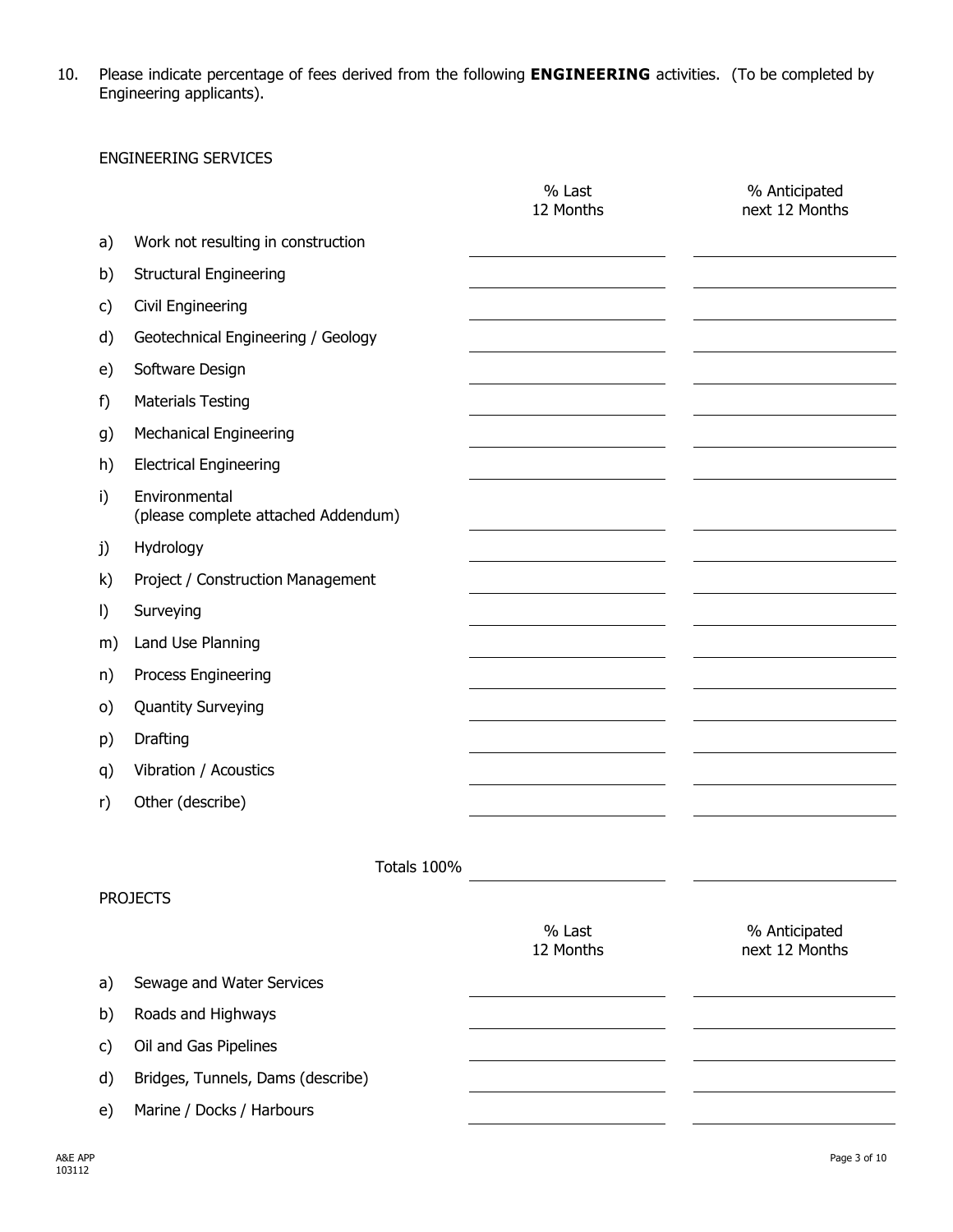|              | PROJECTS (cont'd)           |             | % Last<br>12 Months | % Anticipated<br>next 12 Months |
|--------------|-----------------------------|-------------|---------------------|---------------------------------|
| f)           | Residential                 |             |                     |                                 |
| g)           | <b>Industrial Building</b>  |             |                     |                                 |
| h)           | Environmental               |             |                     |                                 |
| i)           | <b>Industrial Process</b>   |             |                     |                                 |
| j)           | <b>Commercial Buildings</b> |             |                     |                                 |
| $\mathsf{k}$ | Inspections                 |             |                     |                                 |
| $\vert$      | Other (describe)            |             |                     |                                 |
|              |                             |             |                     |                                 |
|              |                             | Totals 100% |                     |                                 |

11. Please indicate percentage of fees derived from the following **ARCHITECTURAL** activities. (To be completed by Architectural applicants).

|     |         | ARCHITECTURAL SERVICES                                                                             | % Last<br>12 Months | % Anticipated<br>next 12 Months |
|-----|---------|----------------------------------------------------------------------------------------------------|---------------------|---------------------------------|
|     | a)      | Work not resulting in construction                                                                 |                     |                                 |
|     | b)      | <b>Interior Design</b>                                                                             |                     |                                 |
|     | c)      | Landscape Architecture                                                                             |                     |                                 |
|     | d)      | Private Homes                                                                                      |                     |                                 |
|     | e)      | Apartments/Condos/Town Houses                                                                      |                     |                                 |
|     | f)      | <b>Commercial and Office Complexes</b>                                                             |                     |                                 |
|     | g)      | Industrial                                                                                         |                     |                                 |
|     | h)      | Institutional                                                                                      |                     |                                 |
|     | i)      | Recreational                                                                                       |                     |                                 |
|     | j)      | Project Management Services                                                                        |                     |                                 |
|     | k)      | Environmental<br>(please complete attached Addendum)                                               |                     |                                 |
|     | $\vert$ | Other (describe)                                                                                   |                     |                                 |
|     |         | Totals 100%                                                                                        |                     |                                 |
| 12. |         | Is the applicant controlled by, owned by, or related to any other firm, corporation or<br>company? |                     | Yes<br>No                       |

If Yes, **attach details.**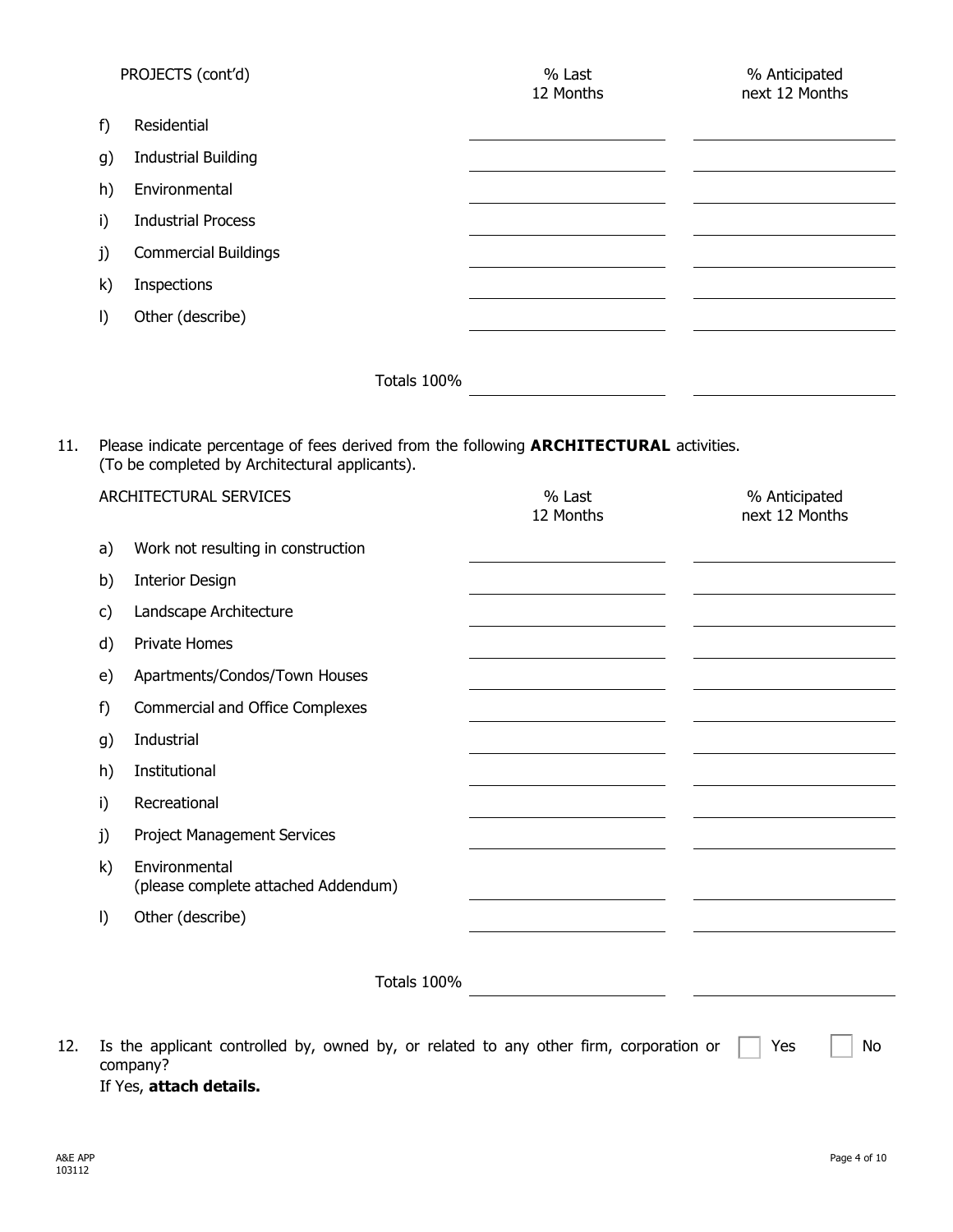| 13.     |      | Do any of the partners or officers of the Applicant hold an interest in any other corporation<br>with whom the Applicant carries on business?<br>If Yes, attach details.   | Yes | <b>No</b>    |
|---------|------|----------------------------------------------------------------------------------------------------------------------------------------------------------------------------|-----|--------------|
| 14.     |      | Does the Applicant, any partner, officer or related company engage in the actual work of<br>construction or fabrication other than supervision?<br>If Yes, attach details. | Yes | No           |
| 15.     |      | Are more than 25% of your Professional Services provided for one client?<br>If Yes, attach details.                                                                        | Yes | No           |
| 16.     |      | Please list joint ventures separately insured:                                                                                                                             |     |              |
|         |      |                                                                                                                                                                            |     |              |
| 17.     |      | Please provide names of all <b>projects</b> separately insured:                                                                                                            |     |              |
|         |      |                                                                                                                                                                            |     |              |
|         |      |                                                                                                                                                                            |     |              |
| 18.     | i)   | Does the Applicant currently carry professional or errors and omissions liability insurance?<br>If Yes, please indicate the name of the Insurer:                           | Yes | No           |
|         | ii)  | Please indicate if such coverage was offered on an occurrence basis or claims made basis:<br>Claims Made<br>Occurrence                                                     |     |              |
|         | iii) | If current coverage is on a claims made basis, what is the retroactive date?:                                                                                              |     |              |
|         | iv)  | What is your current policy limit?                                                                                                                                         |     |              |
| A&E APP | V)   | What is your current deductible?<br><u> 1980 - Johann Barbara, martxa a</u>                                                                                                |     | Page 5 of 10 |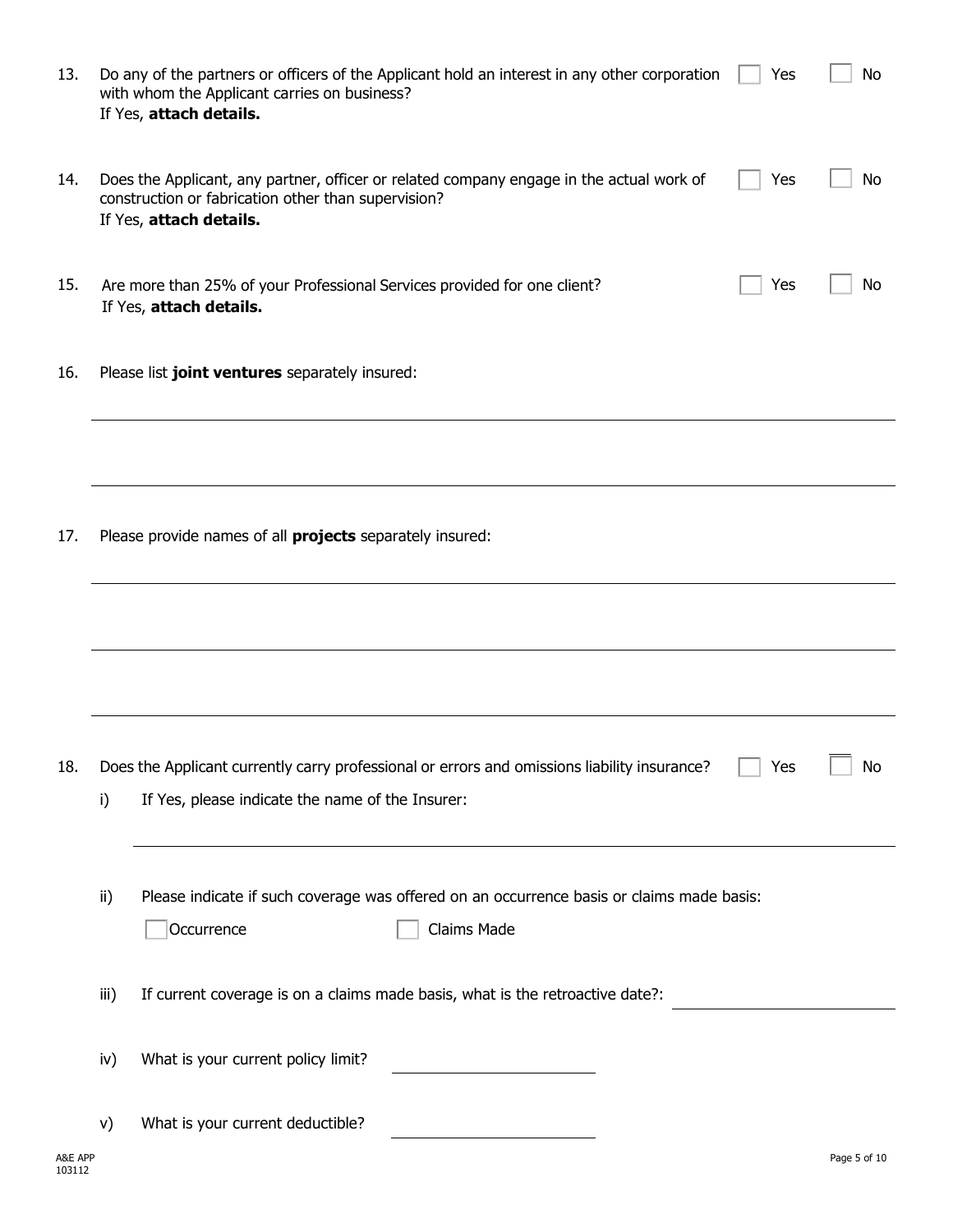|     | vii)                                                                                                                                                                                                                                                  | If No, please state reason:                                                                                                                                                                                                                          |     |    |  |
|-----|-------------------------------------------------------------------------------------------------------------------------------------------------------------------------------------------------------------------------------------------------------|------------------------------------------------------------------------------------------------------------------------------------------------------------------------------------------------------------------------------------------------------|-----|----|--|
|     |                                                                                                                                                                                                                                                       |                                                                                                                                                                                                                                                      |     |    |  |
| 19. | a)                                                                                                                                                                                                                                                    | Have any claim(s) ever been made to the knowledge of the Applicant against the<br>Applicant, any business predecessors, or any of the present or former partners or<br>officers?                                                                     | Yes | No |  |
|     | b)                                                                                                                                                                                                                                                    | Is the Applicant aware of any fact which could give rise to a claim against the<br>Applicant or any predecessor in business, or any present or former partner or<br>officer?                                                                         | Yes | No |  |
|     |                                                                                                                                                                                                                                                       | IF THE ANSWER TO EITHER 0.19 a) OR 0.19 b) IS YES, COMPLETE THE ENCLOSED CLAIMS HISTORY FORM                                                                                                                                                         |     |    |  |
|     |                                                                                                                                                                                                                                                       | NOTE: THE POLICY DOES NOT COVER ANY CLAIM OR CIRCUMSTANCE STATED IN 19 a) AND/OR 19 b) OR ANY ACT,<br>ERROR, OMISSION OR CIRCUMSTANCE WHICH COULD GIVE RISE TO A CLAIM, OF WHICH THE APPLICANT<br>HAS KNOWLEDGE PRIOR TO THE INCEPTION OF THE POLICY |     |    |  |
| 20. |                                                                                                                                                                                                                                                       | Has any Partner, Executive Officer, Director or Professional Employee had their licence<br>suspended, been fined or reprimanded during the past five years?<br>If Yes, attach details.                                                               | Yes | No |  |
| 21. | To the Applicant's knowledge, has any company declined or terminated the insurance for<br>No<br>Yes<br>the Applicant, any present partner of officer or for any predecessor in the business, past<br>partners or officers?<br>If Yes, attach details. |                                                                                                                                                                                                                                                      |     |    |  |
| 22. |                                                                                                                                                                                                                                                       | Please note the professional associations to which the Applicant belongs:                                                                                                                                                                            |     |    |  |

vi) If you are presently insured, are renewal terms being offered?  $\Box$  Yes  $\Box$  No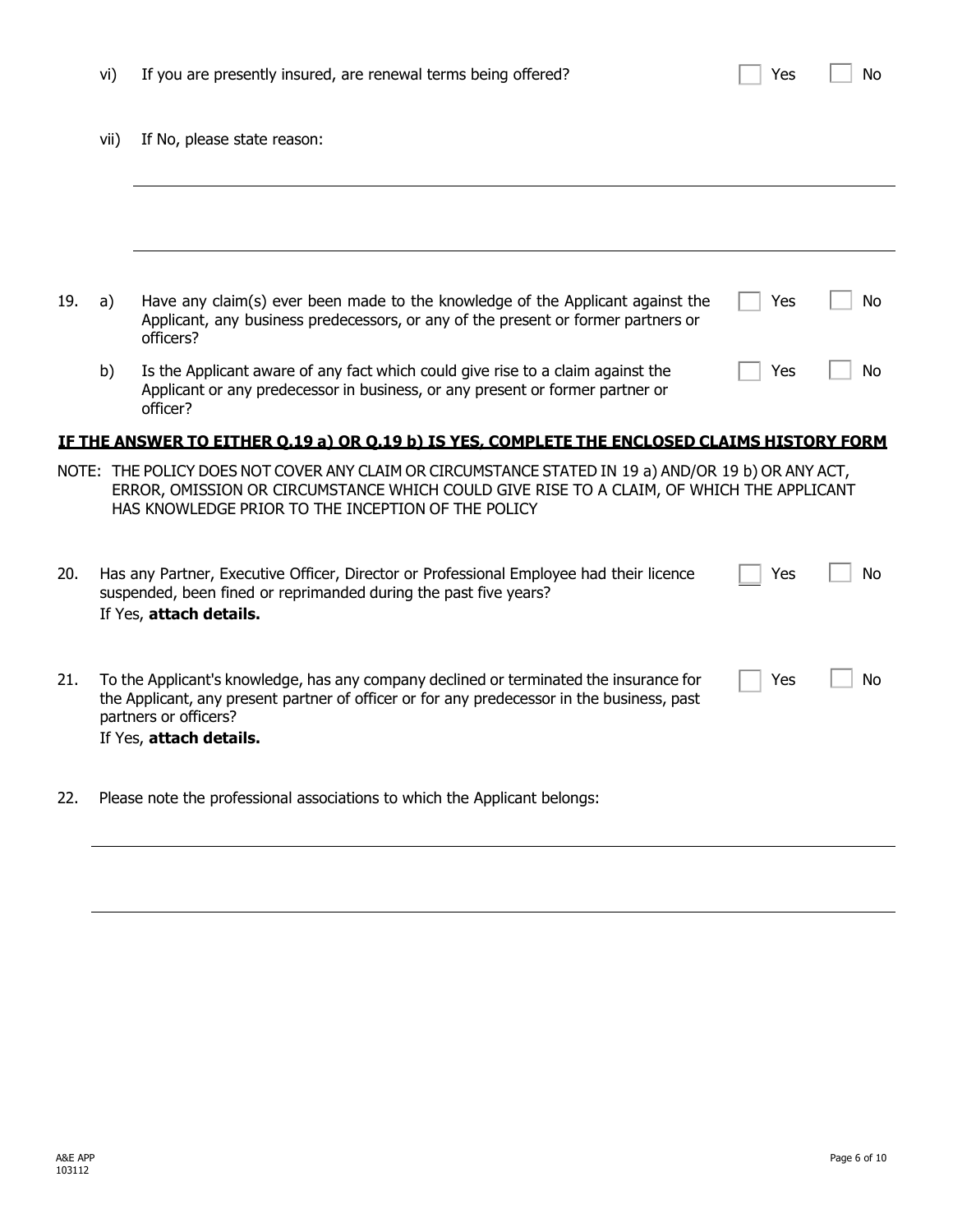#### 23. Insurance required:

| LIMITS: | \$1,000,000 / 2,000,000 | <b>DEDUCTIBLES:</b> | \$2,500  |  |
|---------|-------------------------|---------------------|----------|--|
|         | \$2,000,000 / 2,000,000 |                     | \$5,000  |  |
|         | \$3,000,000 / 3,000,000 |                     | \$10,000 |  |
|         | \$4,000,000 / 4,000,000 |                     | \$25,000 |  |
|         | \$5,000,000 / 5,000,000 |                     | Other    |  |
|         | Other                   |                     |          |  |

## **THE UNDERSIGNED HEREBY ACKNOWLEDGES THE TRUTH OF THE STATEMENTS CONTAINED HEREIN.**

I AUTHORIZE YOU TO COLLECT, USE AND DISCLOSE PERSONAL INFORMATION AS PERMITTED BY LAW, IN CONNECTION WITH YOUR COMMERCIAL INSURANCE POLICY OR A RENEWAL, EXTENSION OR VARIATION THEREOF, FOR THE PURPOSES NECESSARY TO ASSESS THE RISK, INVESTIGATE AND SETTLE CLAIMS, AND DETECT AND PREVENT FRAUD, SUCH AS CREDIT INFORMATION, AND CLAIMS HISTORY.

## **For purposes of the Insurance Companies Act (Canada), this document was issued in the course of Lloyd's Underwriters' insurance business in Canada.**

| Signature of Applicant (authorized representative) | Date                                                         |  |
|----------------------------------------------------|--------------------------------------------------------------|--|
| <b>SUBMITTED BY:</b><br>EMAIL:                     |                                                              |  |
|                                                    | For contact information visit:<br>www.markelinternational.ca |  |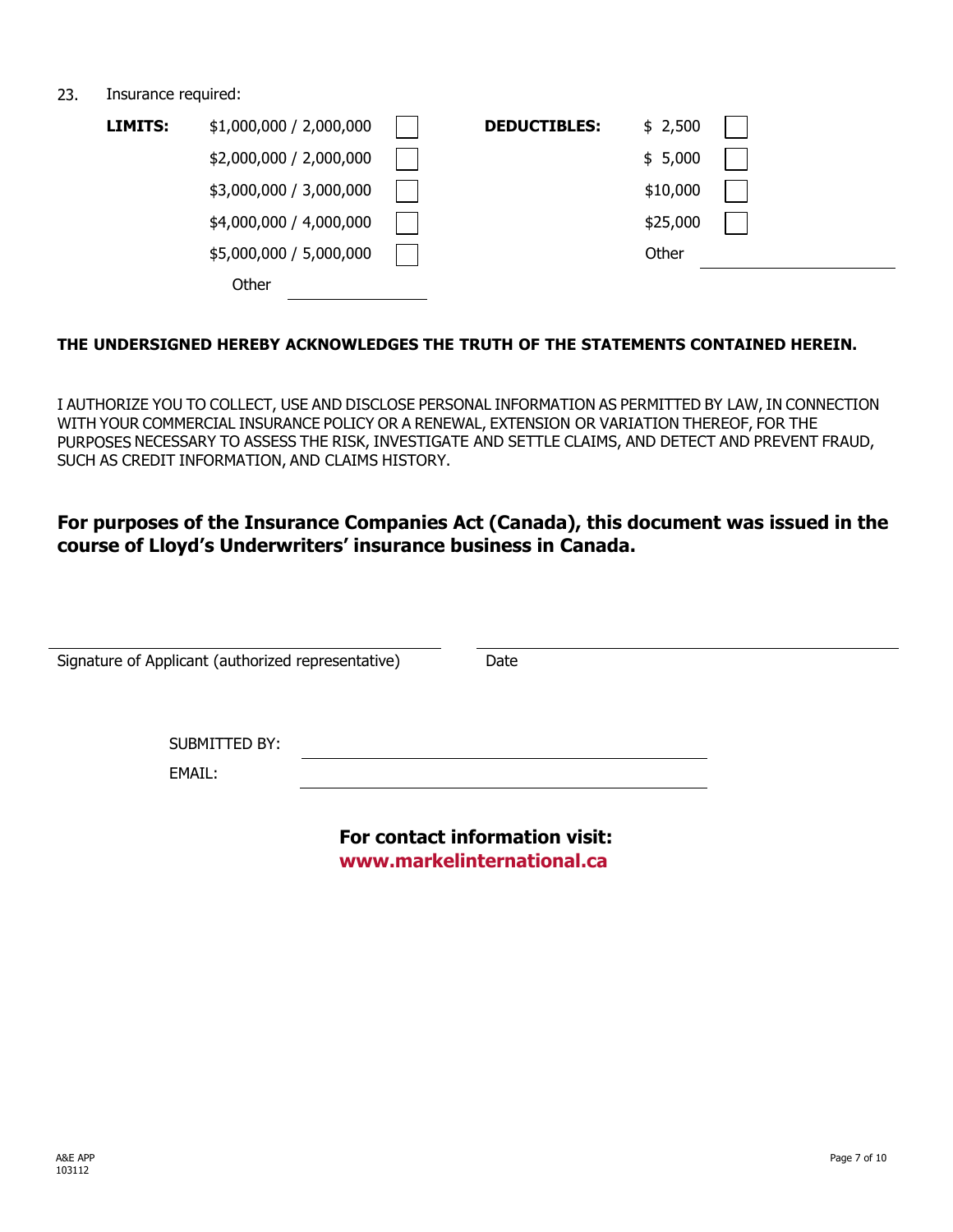#### **ADDENDUM ENVIRONMENTAL LIABILITY QUESTIONNAIRE**

1. Please indicate the approximate percentage of total fees reported in your application for insurance (including those paid to sub-consultants but not projects insured separately) derived from each of the following project types:

|    |           |                                                                                            | Past Accounting<br>Year $(\% )$ | <b>Current Accounting</b><br>Year (Estimated%) |
|----|-----------|--------------------------------------------------------------------------------------------|---------------------------------|------------------------------------------------|
| a. |           | Studies and Reports (excluding soils investigations or remediation)                        |                                 |                                                |
|    | (1)       | Environmental impact studies or assessments                                                |                                 |                                                |
|    | (2)       | Environmental permit review or approval                                                    |                                 |                                                |
|    | (3)       | Building Inspections / Audits                                                              |                                 |                                                |
|    | (4)       | Environmental Monitoring (describe type of service)                                        |                                 |                                                |
|    | (5)       | Air Emission Control Services                                                              |                                 |                                                |
|    |           |                                                                                            |                                 |                                                |
| b. |           | Waste Disposal                                                                             |                                 |                                                |
|    | (1)       | Waste site evaluation or selection                                                         |                                 |                                                |
|    | (2)       | Design, monitoring or closure of landfills                                                 |                                 |                                                |
|    |           |                                                                                            |                                 |                                                |
| c. |           | Design or construction services for remedial action of contaminated                        |                                 |                                                |
|    | buildings |                                                                                            |                                 |                                                |
|    |           |                                                                                            |                                 |                                                |
| d. |           | Services related to the evaluation, removal or replacement of<br>underground storage tanks |                                 |                                                |
|    |           |                                                                                            |                                 |                                                |
| e. |           | Industrial Process Engineering (Non-Petrochemical)                                         |                                 |                                                |
|    |           |                                                                                            |                                 |                                                |
| f. |           | Petrochemical Engineering                                                                  |                                 |                                                |
|    |           |                                                                                            |                                 |                                                |
| g. |           | Design of Laboratories                                                                     |                                 |                                                |
|    |           |                                                                                            |                                 |                                                |
| h. |           | Soils Investigations                                                                       |                                 |                                                |
|    | (1)       | Underground investigations for possible contamination                                      |                                 |                                                |
|    | (2)       | Determination of extent of contaminated sites                                              |                                 |                                                |
|    | (3)       | Design of remedial action of contaminated sites                                            |                                 |                                                |
|    | (4)       | Investigations not related to waste or contamination detection                             |                                 |                                                |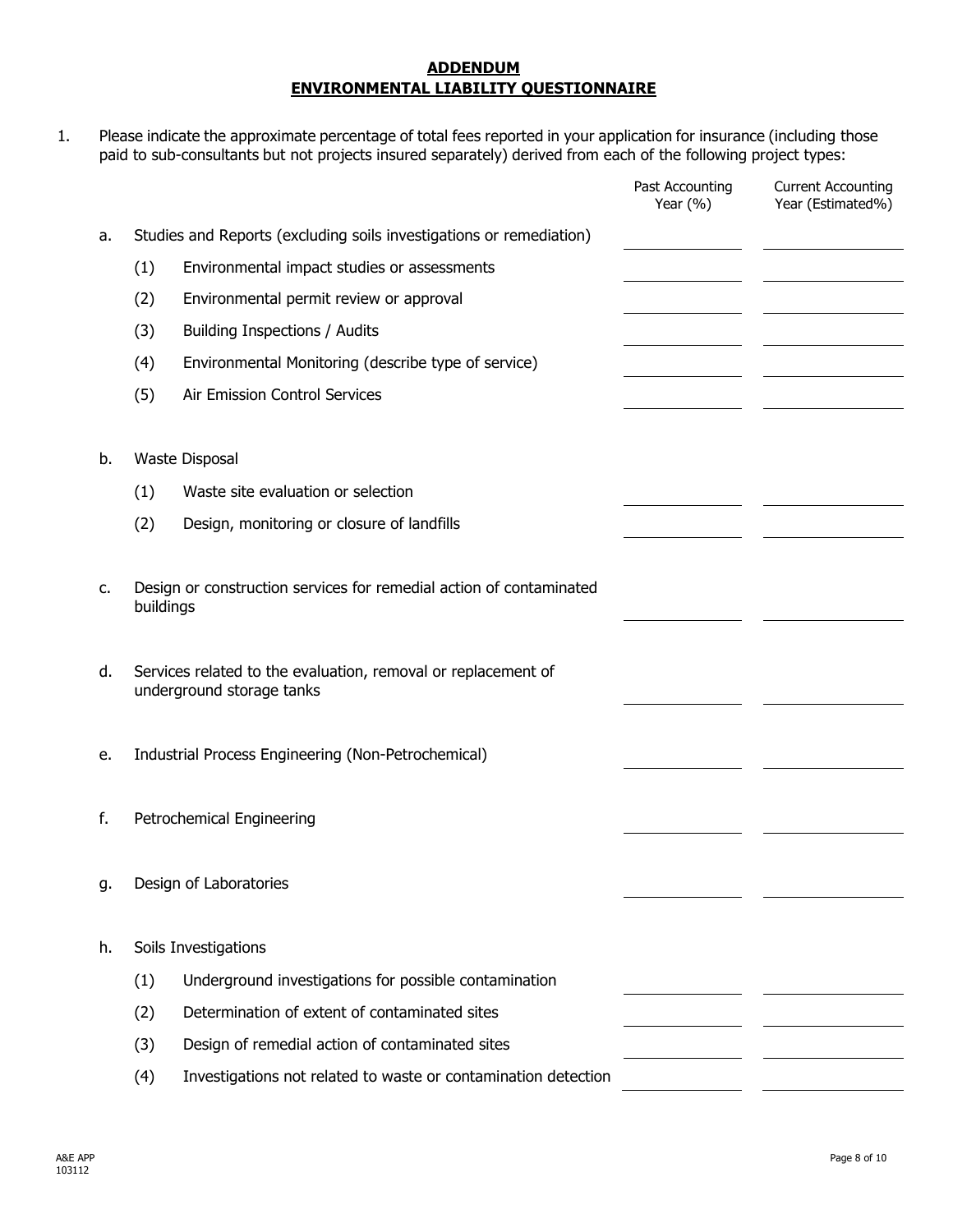- 2. How many years has your firm provided services for the detection, monitoring, handling or disposal of hazardous substances
- 3. Personnel (indicate the number of staff involved in environmental work)

| a. | Architects / Civil Engineers                                                                                                                                                                                                       |
|----|------------------------------------------------------------------------------------------------------------------------------------------------------------------------------------------------------------------------------------|
| b. | Process Engineers                                                                                                                                                                                                                  |
| c. | Geotechnical Engineers                                                                                                                                                                                                             |
| d. | Chemists and Biologists                                                                                                                                                                                                            |
| e. | Industrial Hygienists or Toxicologists                                                                                                                                                                                             |
| f. | Geologists / Hydrologists                                                                                                                                                                                                          |
| g. | <b>Environmental Engineers</b>                                                                                                                                                                                                     |
| h. | <b>Other Personnel</b>                                                                                                                                                                                                             |
|    | (Please attach Curriculum Vitae of key personnel if not previously submitted)                                                                                                                                                      |
|    | Have you accepted, or do you plan to accept responsibility (either directly or as an agent of<br>Yes<br>No<br>the owner) for the actual clean-up, transportation, storage or disposal of a "pollutant"?<br>If YES, please explain: |
|    |                                                                                                                                                                                                                                    |
|    | For what percentage of environmental work in the past year have you been able to obtain client agreement for:                                                                                                                      |
| a. | Complete indemnification                                                                                                                                                                                                           |

- b. Partial indemnification
- c. Limitation of liability (please attach sample)